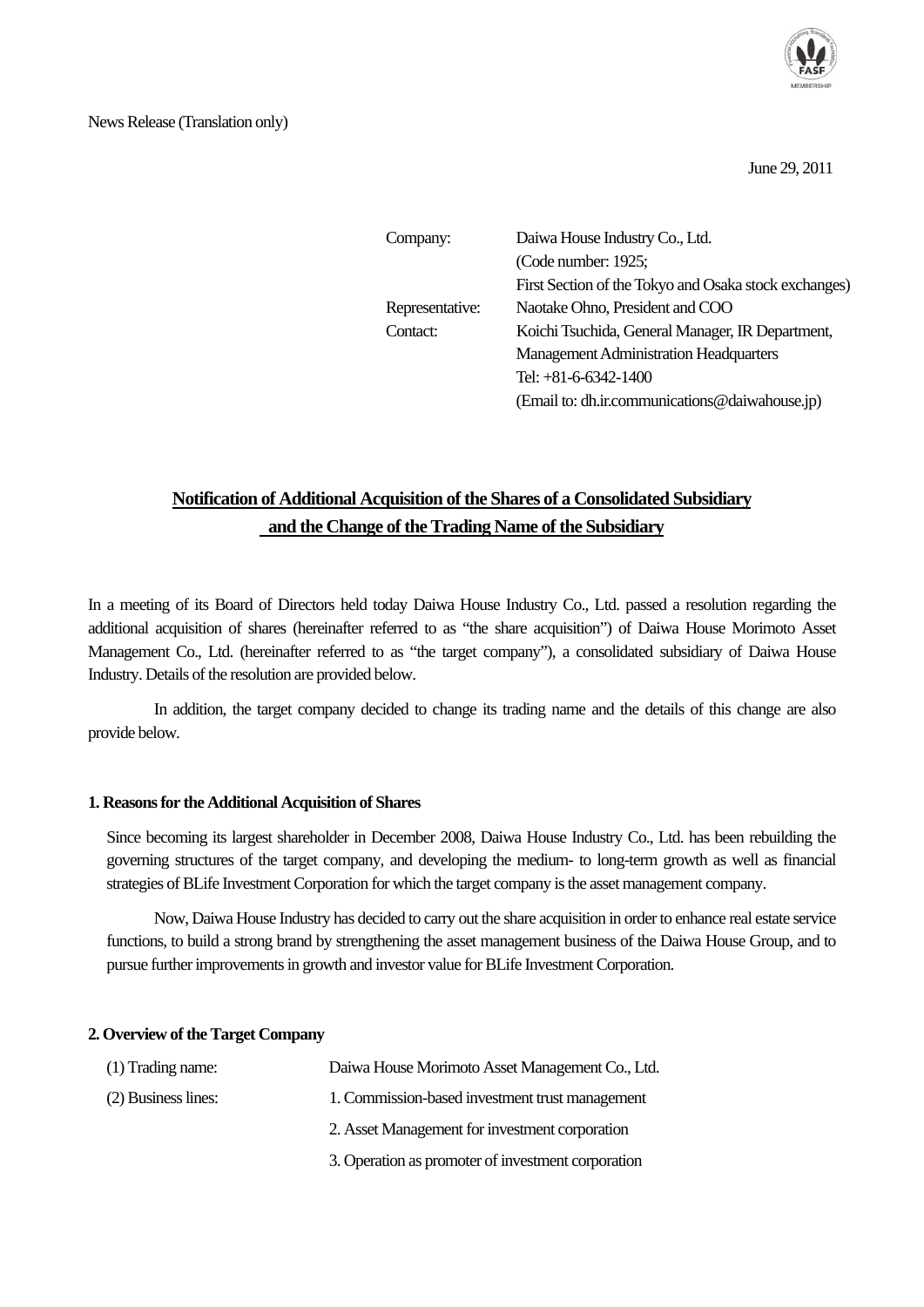| (3) Established:           | September 2004                              |       |  |
|----------------------------|---------------------------------------------|-------|--|
| (4) Head office:           | 4-8, Nagatacho 2-chome, Chiyoda-ku, Tokyo   |       |  |
| (5) Representative:        | Yuji Yamada, CEO & President                |       |  |
| (6) Paid-in capital:       | ¥300 million                                |       |  |
| (7) Shareholders and       | Daiwa House Industry Co., Ltd.              | 73.5% |  |
| percentage of shares held: | Morimoto Co., Ltd.                          | 20.0% |  |
|                            | Morgan Stanley Capital K.K.                 | 2.0%  |  |
|                            | Mizuho Bank, Ltd.                           | 1.5%  |  |
|                            | The Chuo Mitsui Trust and Banking Co., Ltd. | 1.5%  |  |
|                            | Sumitomo Mitsui Banking Corporation         | 1.5%  |  |

## **3. Overview of the Counterparty to the Share Acquisition**

| (1) Trading name:    | Morimoto Co., Ltd.                                                                                           |
|----------------------|--------------------------------------------------------------------------------------------------------------|
| (2) Business lines:  | Real estate subdivision business, real estate services business, businesses<br>related to rental real estate |
| (3) Established:     | <b>July 1983</b>                                                                                             |
| (4) Head office:     | 7-4 Ebisu-Minami 3-chome, Shibuya-ku, Tokyo                                                                  |
| (5) Representative:  | Hiroyoshi Morimoto, President and Representative Director                                                    |
| (6) Paid-in capital: | $\text{\#}100 \text{ million}$                                                                               |

## **4. Number of Shares Acquired, and Shares Held Before and After Acquisition**

| (1) Number of shares held before<br>transfer: | 8,820 shares    | (Ownership percentage         | 73.5%) |
|-----------------------------------------------|-----------------|-------------------------------|--------|
| (2) Number of shares Acquired:                | $2,400$ shares  | (Percentage of issued shares) | 20.0%) |
| (3) Number of shares held after<br>transfer:  | $11,220$ shares | (Ownership percentage)        | 93.5%) |

# **5. Schedule**

| Board of Directors resolution: | June 29, 2011 |
|--------------------------------|---------------|
| Date of share acquisition:     | June 30, 2011 |

## **6. Regarding the Future Impact of Acquisitions**

The share acquisition is not expected to exert a material influence on the business performance of Daiwa House Industry on a consolidated basis.